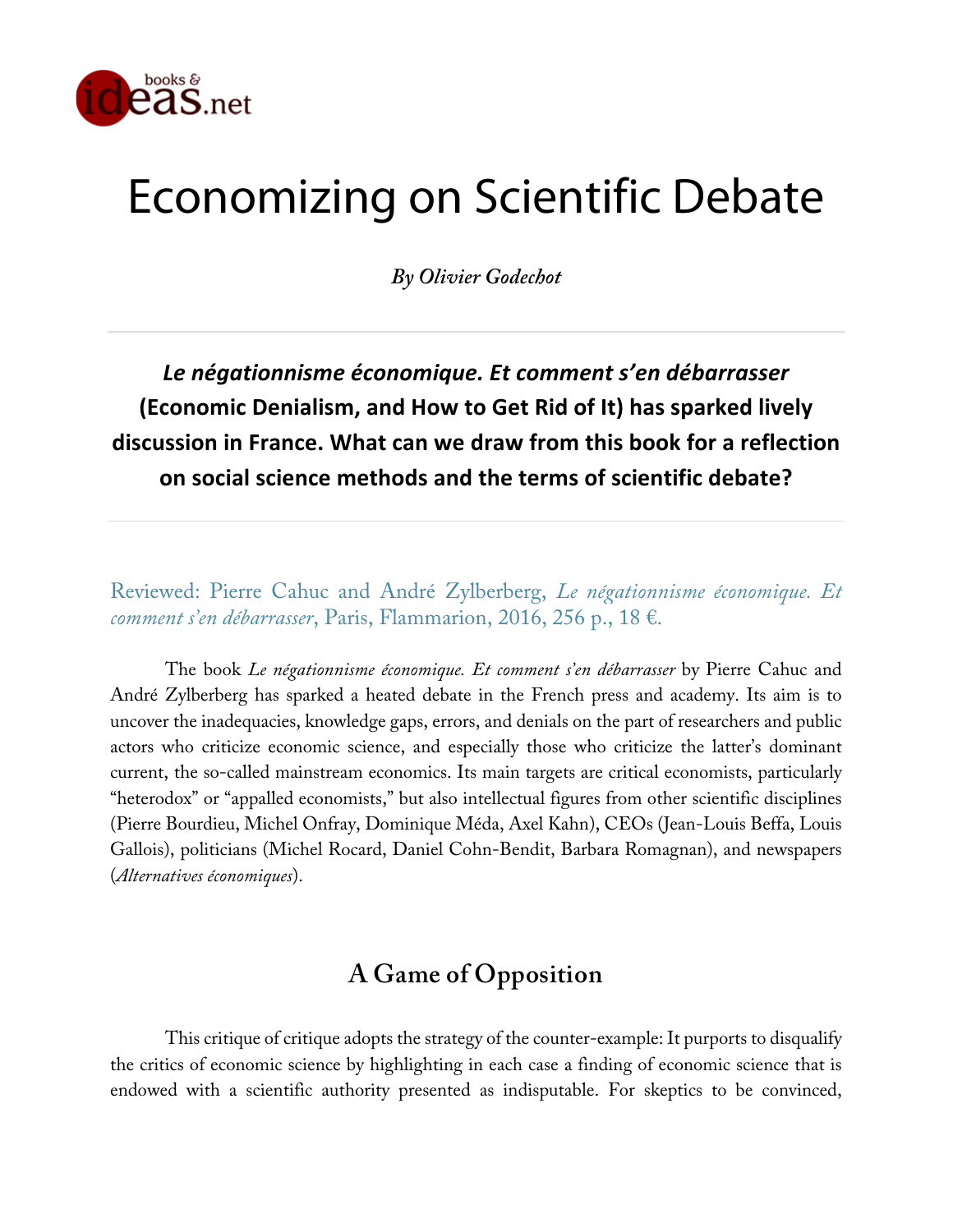however, these exemplary findings cannot rest on the theoretical assumptions of their authors (as is generally the case in formal theoretical models). Consequently, the book relies on the new experimental findings of economic science derived from the "credibility revolution,"<sup>1</sup> forcefully claiming that economics has now become an "experimental science" modeled on the medical sciences. Just as medical researchers can determine the effectiveness of a drug—regardless of their prior opinion on the matter—by comparing the outcome of patients randomly allocated to two groups, one taking the treatment and the other a placebo, so too can economic science determine the validity of a theoretical mechanism and the effectiveness of an economic policy by means of an experimental approach which similarly compares a treated group and a control group.

The authors mention a few experiments based on this canonical experimental approach, such as the Perry Preschool Program and the Moving to Opportunity experiment. However, they rely mainly on empirical methods—the so-called "natural experiments"—that draw on this approach without being able to respect all of its methodological protocol. In natural experiments, it is not researchers who determine and control the allocation of individuals to control and treated groups, but social life that produces similar situations: contiguous territories subject to different policies, selection thresholds distributing affected and unaffected groups on a razor's edge, temporal variation in the application of a measure, etc.

For example, the increase in the minimum wage in New Jersey, by contrast with Pennsylvania where it remained stable, led to a rise in employment (Chapter 1). The abolition of subsidized loans in 1985 in France reallocated credit in favor of the most profitable projects and revealed the positive impact of finance on growth (Chapter 3). The tax-free fiscal year of 1987 in Iceland, subsequent to the introduction of the withholding tax on income, led to an increase in time worked, thus showing that taxation does discourage economic activity (Chapter 4). The comparison of European regions on either side of the threshold for receiving European aid strongly nuances the notion that public expenditure favors economic development (Chapter 5).

Throughout the five central chapters (on industrial policy, finance, taxation, public expenditure, and working time), the authors contradict, by means of (quasi-experimental) economics articles, the arguments of those who favor industrial policy, strict control of finance, working time reduction, or the increase in tax-financed public expenditure. The book's vulgarizing approach is welcome. Moreover, its tone is rather pro-market—a point that in itself would merit further discussion. But the book must be evaluated in light of its primary objective, one that is above all epistemological: To denounce the obscurantist imposture of the critique of economic science and to re-establish the authority of true science.

 

<sup>1</sup> Joshua Angrist and Jörn-Steffen Pischke, "The Credibility Revolution in Empirical Economics: How Better Research Design is Taking the Con Out of Econometrics", *The Journal of Economic Perspectives*, 2010, 24 (2), pp. 3-30.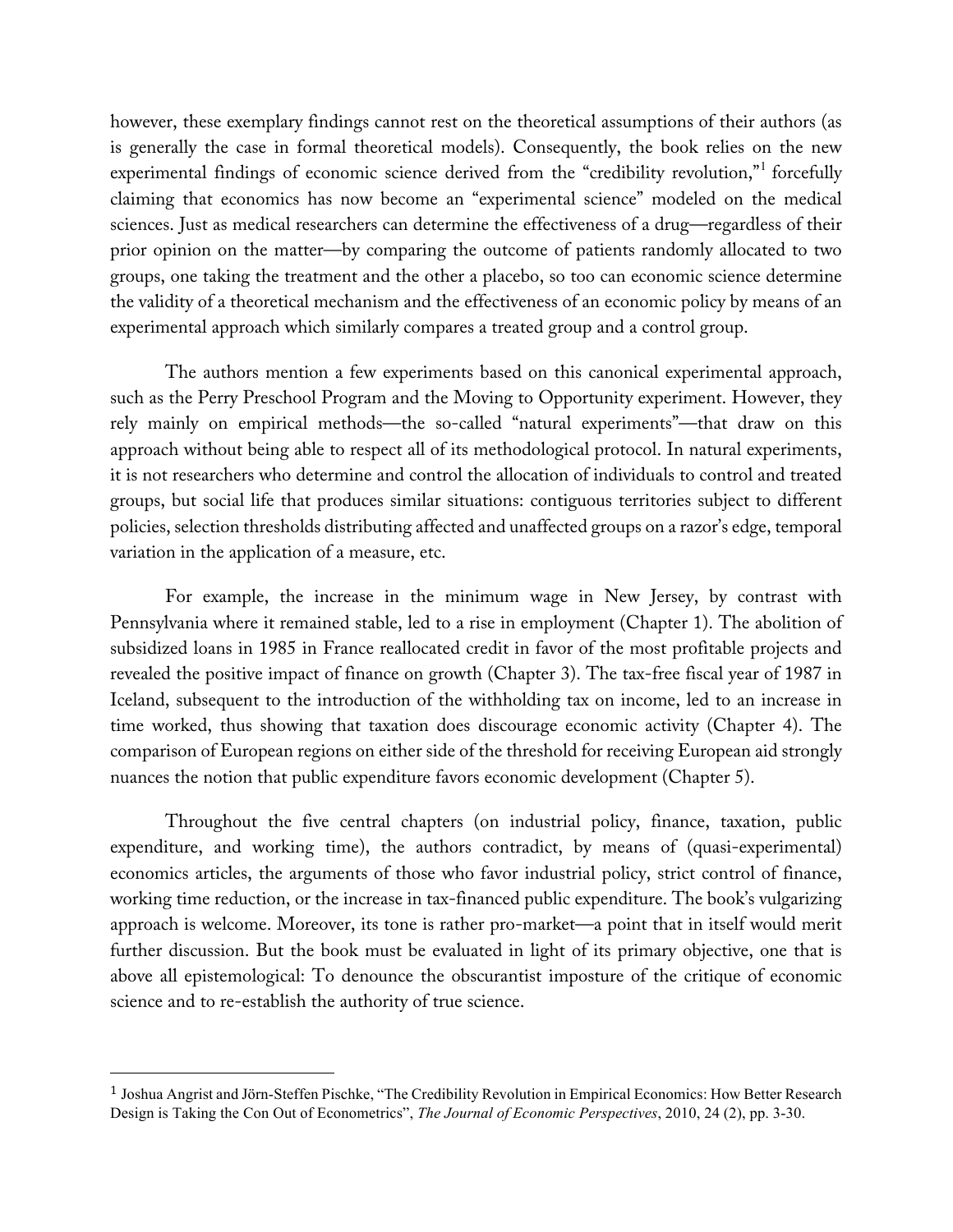Yet beyond the oppositions regarding the merits or limits of free-market economics *vs.* state interventionism, orthodoxy *vs.* heterodoxy, experiments *vs.* theory, pluralism *vs.* unity, the authors make several questionable points that, far from stimulating scientific debate, effectively paralyze it: offensive connotations, poorly supported allegations of science denial, biased accusations of ignorance, and recourse to arguments from authority.

## **The Terms in Debate**

The use of the French term "*négationnisme*" is not a mere editorial decision. The word appears 58 times in the book. *Négationnisme*, however, is not an ordinary concept. In law, the notion refers to the denial of crimes against humanity, a denial that is condemned in France by the Gayssot Law. While the crime against humanity is the most severely sanctioned crime, *négationnisme* is its most serious intellectual counterpart. In the social sciences, the French "*négationnisme*" (unlike the English "denialism") is exclusively reserved for the ideological and complicit denial of mass massacres. $^2$  In addition to legal references, a Google Scholar query for this keyword mainly returns references to the denial of the Jewish genocide, as well as some references to the denial of the Rwandan and Armenian genocides, massacres by Japanese troops, colonial crimes, or the repression of 17 October 1961 in France. The authors do not ignore that fact, and the reader is warned from the first pages: The phenomenon about to be denounced will be very different. *Négationnisme* is redefined as the denial of abundantly documented scientific knowledge (p. 6).

Yet the terms of natural language, unlike those of mathematical language, cannot be redefined with the wave of a magic wand. The denotation may change, but the connotation remains. It hurts, it demeans, it offends. And yet, the French language includes words that allow for designating the phenomenon criticized in the book without mobilizing the opprobrium linked to mass massacres: for instance, economic negation or denegation. One could also invent, on the model of "climate skepticism," neologisms such as "science skepticism" or "economic skepticism."

Are the texts and ideas being criticized the mark of an economic skepticism similar to climate skepticism or creationism, which unfortunately pollute public debate to the detriment of true scientific knowledge? The accusation of science skepticism is serious and should not be formulated lightly. It implies specific conditions, such as common knowledge, a very broad consensus in the research community, very strong and convincing evidence for a body of

 

<sup>2</sup> Thus, Robert Proctor uses the English term denialism in his book on tobacco. See Robert Proctor, *Golden Holocaust: Origins of the Cigarette Catastrophe and the Case for Abolition*, University of California Press, 2011. This term was mistakenly translated as *négationnisme* in the French version.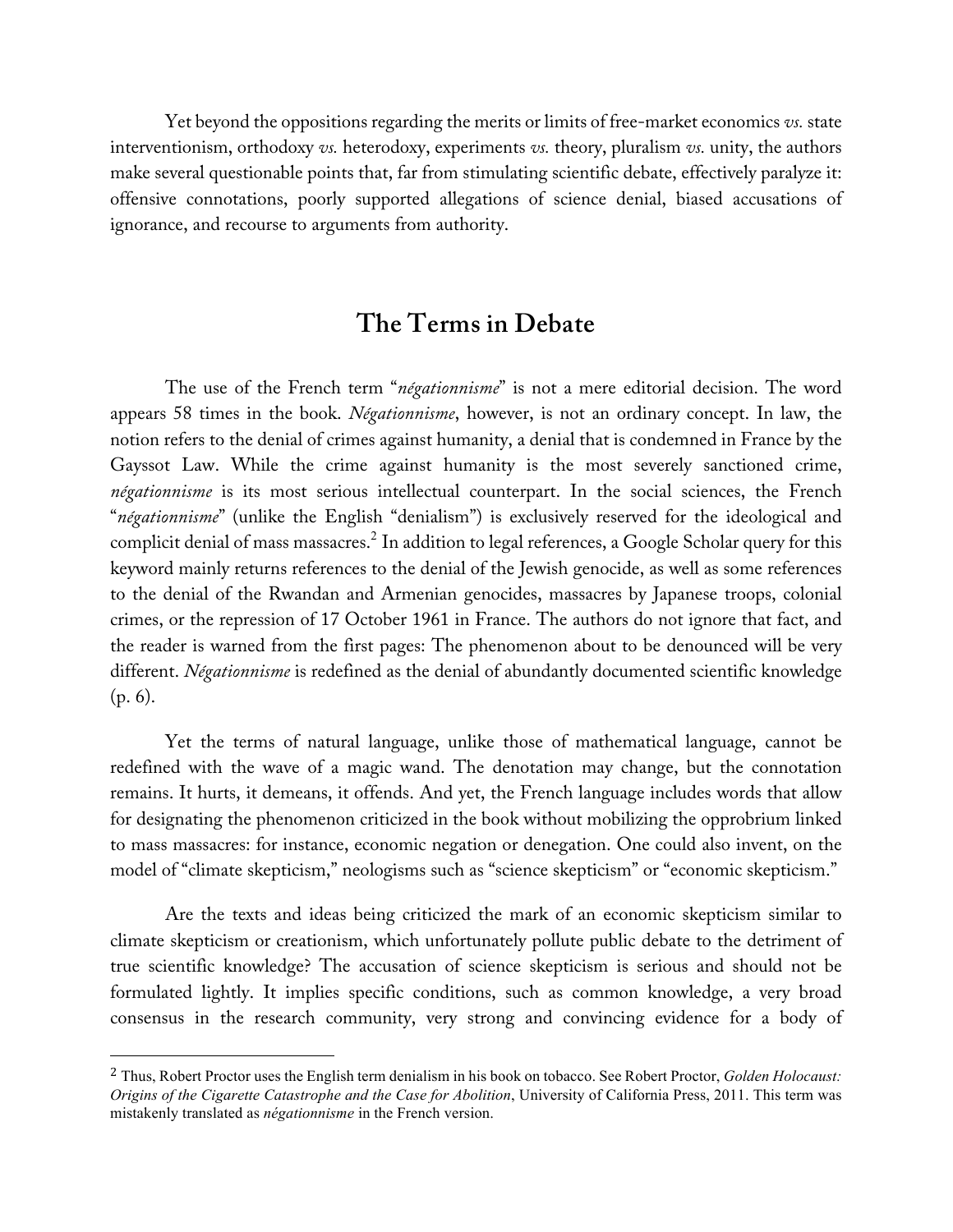knowledge, but also deniers who deny, dissimulate, or distort such knowledge and its evidence with arguments that are truncated or made in bad faith, who do not publish on these issues in established scientific outlets, and who are very widely recognized among specialists as fake scientists, etc. The additional difficulty, if one adopts the perspective of the science historian Thomas Kuhn, is that researchers who challenge the dominant paradigm during an episode of scientific revolution can be regarded as science skeptics. The line is difficult to draw between the inspired methodical doubt of the revolutionary genius and the pathological doubt of the ideologue.

### **The Crime of Ignorance**

The book, however, does not generally meet the conditions for making this accusation. It fails to highlight, in the writings targeted for criticism, blatant denials of solidly established and consensual scientific findings. The alleged offenses, as evidenced by quotations taken mostly from interviews and essays aimed at the general public, and not from more nuanced and documented academic works, are at worst either abusive generalizations or crimes of ignorance. Those who overlook this or that economics article regarded as important by the authors are accused of economic skepticism. To ignore scientific works is certainly regrettable, but it is the most common aspect of scientific life. In any given scientific field, hundreds of texts are published every day, and it is cognitively impossible to master all the information. A scientist will always ignore a text that another will consider important. This is eminently reversible—and, unsurprisingly, the book has been criticized in particular for its ignorance in matters of epistemology. $^3$  In addition, an empirical finding is valid only under the assumption that the studied phenomenon is adequately measured. An article can be overlooked because it has failed to convince some readers due to the measure's limitations, even as it has convinced others. Rational discussion serves to determine the scope and limitations of articles without the need for anathemas.

Finally, to justify their very personal selection of empirical studies that allow them to contradict the critique of economics, the authors do not hesitate to supplement their argumentation with the most external hierarchical symbols of scientific reputation: classification of journals, impact factor, researchers ranking, John Bates Clark medal, Nobel Prize. The point is not to deny any informative value to such signs, but to recall that if they are needed to gain adherence, then they function as arguments from authority. One should be able to convince in a rational debate without resorting to this.

 

<sup>3</sup> See André Orléan, "Quand Messieurs Cahuc et Zylberberg découvrent la science," *Alternatives économiques*, 12 September 2016.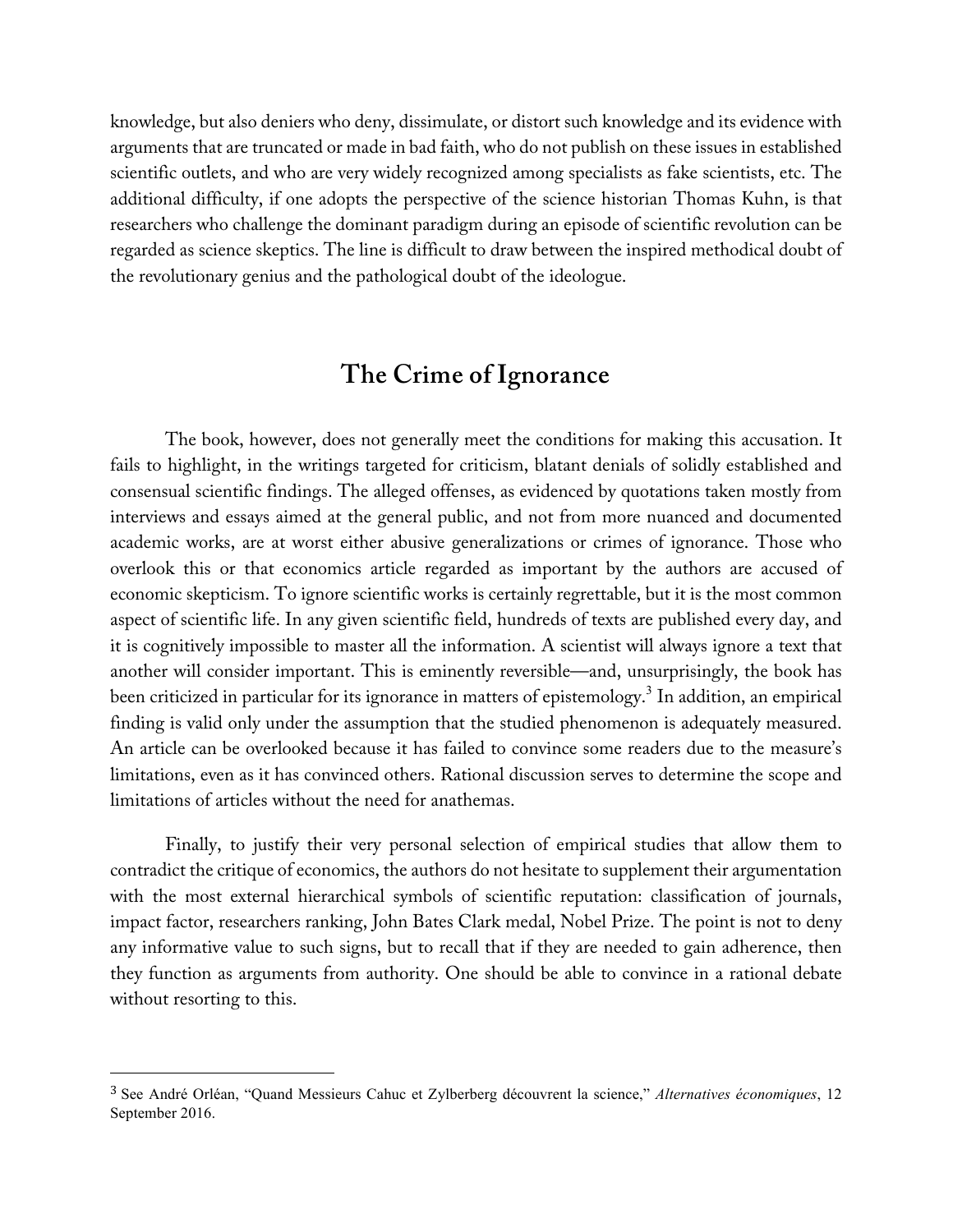#### **The Challenge Of and To the 35-Hour Workweek**

The pages on the "35-hour workweek" illustrate these four limitations. The accusations against those who defend the job-creating effects of working time reduction are out of hand ("They are completely lost in economic denialism," p. 74). Here, however, the consensus among specialists on the issue is rather that the 35-Hour Workweek laws did create jobs, even if uncertainty remains as to the underlying mechanisms (pure working time reduction, reorganization of work, wage moderation, or decrease in compensation costs). These conclusions are based on scientific articles that use methods comparing treated and control groups that are thoroughly consistent with those promoted in the book. They are credible provided, as always, that the measurement assumptions are met (in this case the absence of selection bias).

Faced with these studies, the book *Le négationnisme économique* brandishes a similar type of article comparing the departments of Alsace-Moselle (treated group), where working time reduction was found to be lower given the possibility of including two local holidays in the count, to the rest of France (control group).<sup>4</sup> This last article, which had the advantage of subtracting the effects of the decrease in compensation costs, showed that working time reduction does not create jobs. But it remained cautious, its finding being valid, here again, only so long as measurement assumptions (i.e., absence of unobserved heterogeneity<sup>5</sup>) were actually verified. In fact, it was criticized precisely on this point, a criticism that was ignored in the book. In order to reinforce the authority of this article and make its omission seem even more culpable, the authors do not hesitate to mention its publication in "academic journals worthy of the name" (p.73), suggesting, perhaps, the indignity of the journals that published the previous studies.

Yet, it turns out that the findings of this article—as often happens in science—suffer from two flaws<sup>6</sup>: erroneous computer coding and failure to take into account the impact on working time of cross-border workers (who are numerous in Alsace-Moselle). The correction of these errors yields far less convergent and convincing results, the significance of which is currently under discussion.<sup>7</sup> In retrospect, while the authors may be right that there is no impact of the 35-hour

<sup>4</sup> Matthieu Chemin and Étienne Wasmer, "Using Alsace Moselle Local Laws to Build a Difference in Differences Estimation Strategy of the Employment Effects of the 35 Hour Workweek Regulation in France," *Journal of Labor Economists*, 2009, 27 (4), pp. 487-524.

<sup>5</sup> To determine the impact of working time reduction on employment, the article hypothesizes that the model has taken into account all factors in the differentiated evolution of the two geographical areas, and that the differences observed cannot be attributed to other unobserved variables.

<sup>6</sup> Olivier Godechot, "L'Alsace-Moselle peut-elle décider des 35 heures?" *Notes et documents de l'OSC*, 2016-04, 2016 and "Can We Use Alsace-Moselle for Estimating the Employment Effects of the 35-Hour Workweek Regulation in France?", Mimeo.

<sup>7</sup> See Matthieu Chemin and Étienne Wasmer, "Réponse à 'L'Alsace-Moselle peut-elle décider des 35 heures?"" Miméo, 2016.